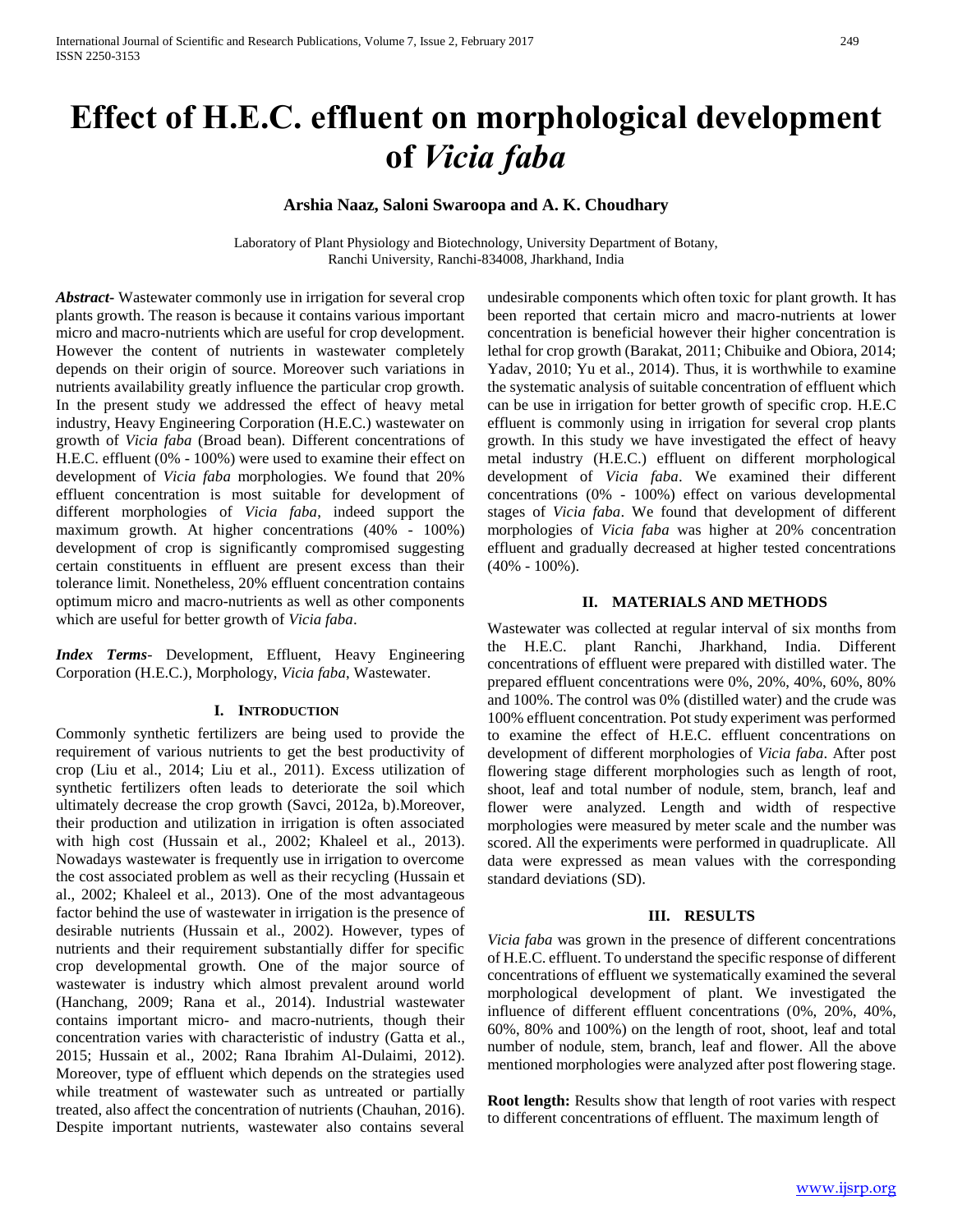| H.E.C. effluent<br>concentration | Root length (cm) | Shoot length (cm) | Leaf length $(cm)$ | Leaf width (cm) |
|----------------------------------|------------------|-------------------|--------------------|-----------------|
| $0\%$                            | $17.5 \pm 1.29$  | $84.25 \pm 1.26$  | $5.5 \pm 0.43$     | $4.3 \pm 0.32$  |
| 20%                              | $22.25 \pm 1.26$ | $91.25 \pm 1.5$   | $6.1 \pm 0.52$     | $5.2 \pm 0.29$  |
| 40%                              | $20.25 \pm 1.5$  | $87.75 \pm 0.96$  | $6.0 \pm 0.34$     | $5.1 \pm 0.31$  |
| 60%                              | $18.25 \pm 1.71$ | $85.0 \pm 0.82$   | $5.8 \pm 0.45$     | $5.1 \pm 0.28$  |
| 80%                              | $17.0 \pm 1.63$  | $82.75 \pm 0.5$   | $5.5 \pm 0.39$     | $4.5 \pm 0.41$  |
| 100\%                            | $14.25 \pm 0.96$ | $80.5 \pm 1.0$    | $5.4 \pm 0.41$     | $5.1 \pm 0.35$  |

**Table 1. Effect of different concentrations of H.E.C. effluent on morphological development of** *Vicia faba***.**

root (22.25 cm) was found to be at 20% concentration of effluent (table 1). Moreover, the length of root was decreased at higher tested concentrations as compared to 20% effluent concentration. The length of root was 20.25, 18.25, 17.0 and 14.25 cm at 40%, 60%, 80% and 100% effluent concentrations respectively. Root length was found to be 17.5 cm in control (0% effluent concentration) which was used to prepare the different dilution of effluent concentrations. These results indicate that 20% - 60% effluent concentrations are suitable for root development as compared to control. However higher concentrations (80% - 100%) of effluent decreased the root development as compared to control.

**Shoot length:** Similar to root length the shoot length was found maximum at 20% effluent concentration as compared to control and the other tested effluent concentrations (table 1). Shoot length was found to be 91.25 cm at 20% concentration however it was 84.25 cm at control. Moreover, shoot length was higher at 40% - 60% and decreased at 80% - 100% effluent concentrations as compared to control. The length of shoot was 87.75, 85.0, 82.75 and 80.5 cm at 40%, 60%, 80% and 100% effluent concentrations respectively. The pattern of shoot development at various effluent concentrations suggesting that 20% to 60% effluent concentrations are optimum, however 80% to 100% concentrations can decrease the shoot development.

**Leaf length and width:** Effect of effluent on leaf elongation (length and width) was minor as compared to root and shoot development. Nevertheless, maximum length and width of leaves were found to be at 20% as compared to control and other tested effluent concentrations (table 1). The length and width of leaves at 20% effluent concentration were 6.1 cm and 5.2 cm respectively. However, the length and width of leaves were 5.5 cm and 4.3 cm at control. Though the development of leaves was increased at 20%, it almost remains or comparable to the control at higher tested effluent concentrations (40% - 100%). The length at 40%, 60%, 80% and 100% effluent concentrations were 6.0, 5.8, 5.5, and 5.4 respectively. Likewise the width was 5.1, 5.1, 4.5 and 5.1 cm respectively.

**Total number of nodules:** Results show that nodules number increased at 20% effluent concentration as compared to the control (table 2). The total number of nodules was 43 at 20% effluent concentration and 36 at control. However nodule number decreased with increased in effluent concentration, nevertheless it remain higher up to 60% as compared to control. Total number of nodules was 40 and 38 at 40% and 60% effluent concentrations respectively. At 80% effluent concentration number of nodules was same as control however it was decreased to 35 at 100% effluent concentration.

**Total number stem:** Effect of effluent on the number of stem followed the same trends like number of nodules. At 20% total number of stem was two-fold higher than the control and higher among other tested effluent concentrations (table 2). Total number of stem was 4 at 20% effluent concentration, however total number of stem was 2 at control. Further increased in effluent concentration decreased the number of nodule as compared to 20% concentration. Nevertheless number of nodule was higher at 40% to 60% as compared to control, however further decreased at 80% - 100%effluent concentrations.

**Total number of branch:** Results show that number of branch was higher at 20% and 40% effluent concentrations as compared to control (table 2). Total number of branch was 5 at both 20% and 40% however it was 4 at control. However the number of branch was similar to control at 60% effluent concentration. Moreover, their number further decreased with increased in effluent concentration. The total number of branch was 3 and 2 at 80% and 100% effluent concentrations respectively.

**Total number of leaf:** Effect of effluent was most predominant on development of leaf among all examined morphologies of *Vicia faba*. Results show that the maximum number of leaves was at 20% effluent concentration (table 2). The total number of leaves was 99 at 20% effluent concentration however it was 75 at control. We found that number of leaf decreased gradually with increased in the effluent concentrations. The total number of leaf was98, 93, 62 and 52 at 40%, 60%, 80% and 100% effluent concentrations respectively. These results indicate that 20% to 60% effluent concentrations are suitable for leaf development as compared to control. However use of higher effluent concentrations such as 80%to 100% can inhibit the leaf development.

**Total number of flower:** Development of flower was found maximum at 20% effluent concentration (table 2). At 20%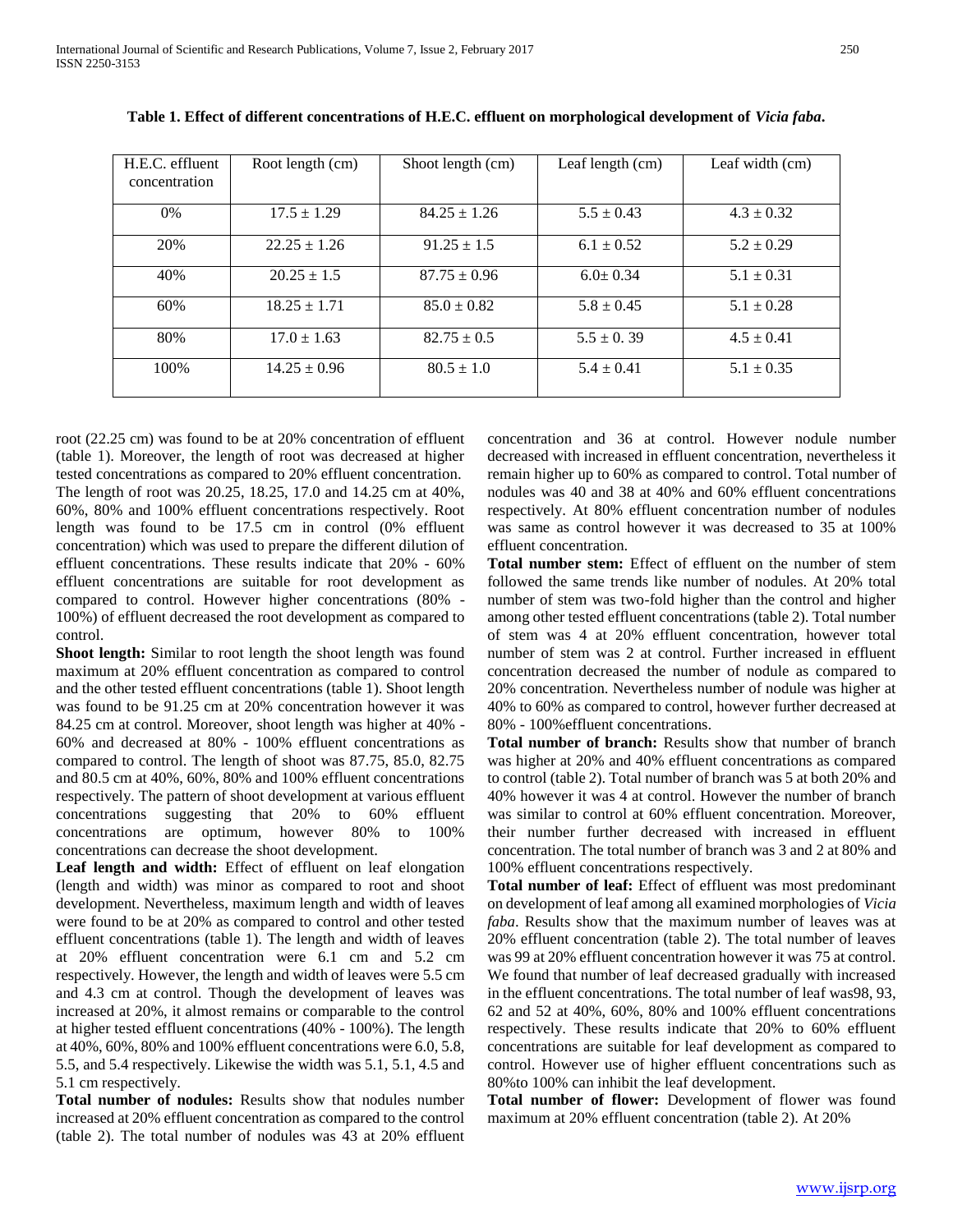| H.E.C. effluent<br>concentration | Total number<br>of nodule | Total number<br>of stem | Total number<br>of branch | Total number<br>of leaf | Total number<br>of flower |
|----------------------------------|---------------------------|-------------------------|---------------------------|-------------------------|---------------------------|
|                                  |                           |                         |                           |                         |                           |
| 0%                               | 36                        | $\overline{2}$          | 4                         | 75                      | $\overline{2}$            |
| 20%                              | 43                        | 4                       | 5                         | 99                      | 5                         |
| 40%                              | 40                        | 3                       | 5                         | 98                      | 4                         |
| 60%                              | 38                        | 3                       | 4                         | 93                      | 3                         |
| 80%                              | 36                        |                         | 3                         | 62                      | $\mathfrak{D}$            |
| 100%                             | 35                        |                         | $\mathfrak{D}$            | 52                      |                           |

| Table 2. Effect of different concentrations of H.E.C. effluent on nodule, stem, branch, leaf and flower of Vicia faba. |
|------------------------------------------------------------------------------------------------------------------------|
|------------------------------------------------------------------------------------------------------------------------|

effluent concentration total 5 flowers was developed however total number of flowers was 2 at control. We found that number 100% effluent concentration. The obtained result suggesting that 20% to 80% effluent concentrations are more beneficial for flower development as compared to control.

### **IV. DISCUSSION**

H.E.C. effluent is utilizing in irrigation for several crops near their flow regions in Jharkhand, India. The reasons for their use in irrigation are to get nutrients for crop growth to overcome the cost associated with fertilizers. Though, this strategy is beneficial for certain crop it remains to investigate their optimum concentration which can be used in irrigation for specific plant such as *Vicia faba.* Moreover, analysis of suitable H.E.C. effluent concentration for better crop growth could economize the agriculture practice. In the present study we have examined the effect of H.E.C. effluent on different morphological development of *Vicia faba* growth as well as investigated the suitable concentration which can be used in irrigation for their growth. We tested the effect of different concentrations of effluent to better understand their response towards specific morphological development of *Vicia faba*. We grow the plant in the presence of different concentrations of effluent (0% - 100%) and examined their different morphologies after post flowering stage. We analyzed the effect of effluent on length of root, shoot, leaf and total number of nodule, stem, branch, leaf and flower. We found that development of all these morphologies were increased at 20% effluent concentration as compared to control. Moreover, we found that their development decreased with increased in effluent concentrations. Among all tested dilution the optimum concentrations of effluent were found to be 20% to 60% for root, shoot and leaf. For nodule and flower the optimum concentrations of effluent were 20% to 80%, for stem, branch and leaf the optimum concentrations were 20% to 60%. These results indicating that highest concentration contain excess nutrients or heavy metals which possibly affect the proper development of different morphologies of *Vica faba*. Several studies have reported the toxic effects of excess nutrients and heavy metals on plant growth (Barakat, 2011; Chibuike and Obiora, 2014; Yadav, 2010; Yu et al., 2014). Though, their lower concentrations are beneficial and important, higher concentrations can lead to abrogation in the plant growth. Thus, it will be insightful to analyze the physico-chemical properties to uncover the presence of specific nutrients and heavy metals in H.E.C. effluent. Moreover their quantitative analysis and investigation of individual response towards different morphological development will be useful to select the particular concentration of H.E.C. effluent in irrigation for specific plant growth.

## **ACKNOWLEDGMENT**

Authors acknowledge the Dean and Head of department, university department of Botany, Ranchi University, Jharkhand, India. Arshia Naaz also acknowledge the UGC - MANF for fellowship.

## **REFERENCES**

- [1] Barakat, M. (2011). New trends in removing heavy metals from industrial wastewater. Arabian Journal of Chemistry *4*, 361-377.
- [2] Chauhan, C.P.D.S.S. (2016). Study of the Impact on Morphological Features of *Abelmoschusesculentus* var. Ankur 41, irrigated by the Waste Water from AmanishahNallah, Sanganer Town, Jaipur, Rajasthan, Vol 6 (International Journal of Scientific and Research Publications).
- [3] Chibuike, G., and Obiora, S. (2014). Heavy metal polluted soils: effect on plants and bioremediation methods. Applied and Environmental Soil Science *2014*.
- [4] Gatta, G., Libutti, A., Gagliardi, A., Beneduce, L., Brusetti, L., Borruso, L., Disciglio, G., and Tarantino, E. (2015). Treated agro-industrial wastewater irrigation of tomato crop: effects on qualitative/quantitative characteristics of production and microbiological properties of the soil. Agricultural Water Management *149*, 33-43.